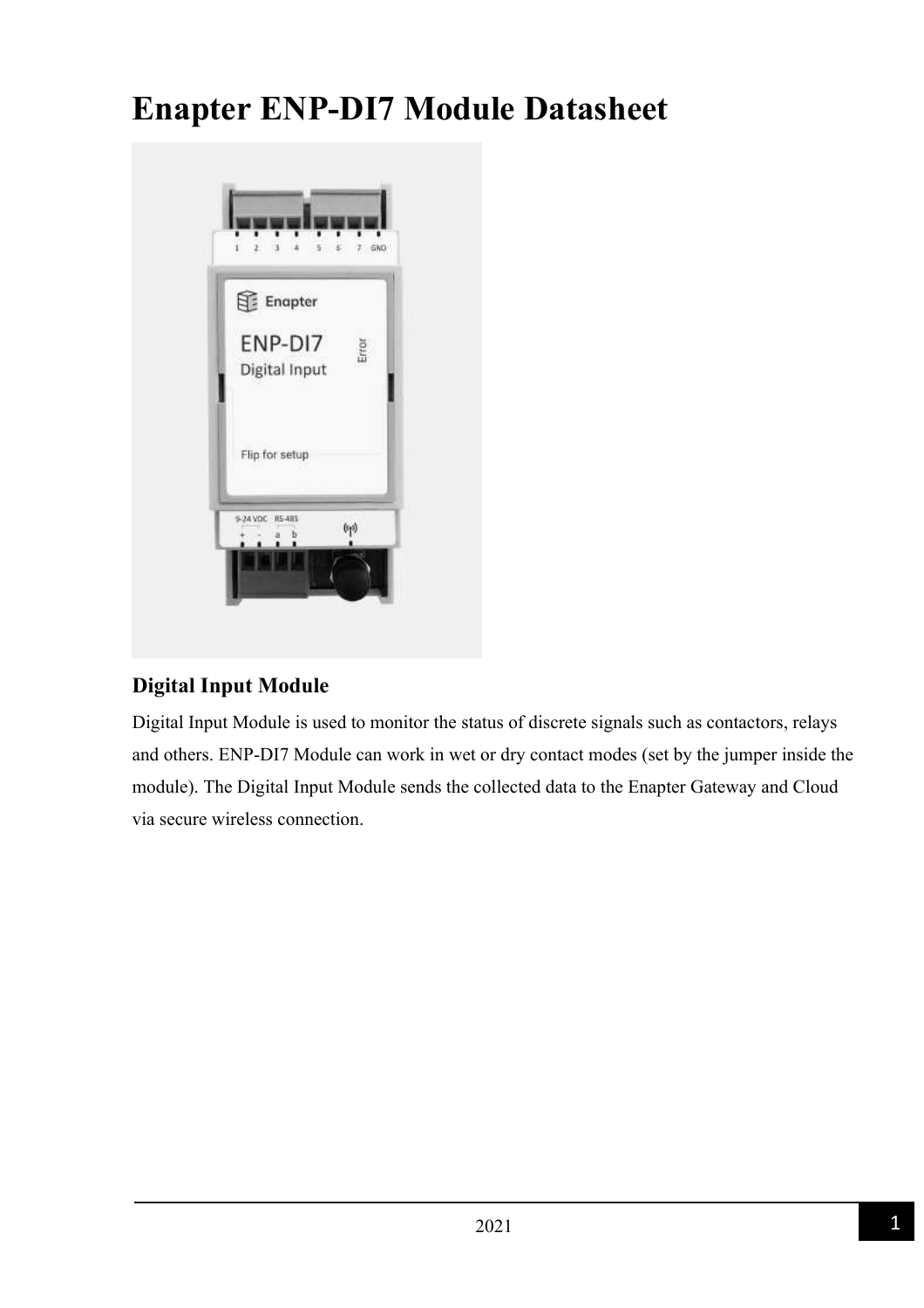## **Technical Data**

| Voltage                               | $924$ V DC                                    |
|---------------------------------------|-----------------------------------------------|
| Wireless Communication                | $Wi$ -Fi 2.4 GHz                              |
|                                       | Bluetooth 4.0 LE                              |
| Integrated connection type (optional) | Isolated RS-485 interface                     |
| Antenna connection type               | SMA-F (module) – SMA-M (antenna)              |
| Local signaling                       | $1$ LED (green)<br>$steady-correct operation$ |
|                                       | $blinking - establishing$                     |
|                                       | connection with server                        |
|                                       | $1$ LED (red)<br>module error                 |
| Current consumption                   | 50 mA 12 V DC, max. 300 mA                    |
| Mounting                              | 35 mm Din rail acc. to IEC 60715              |
| Height                                | 90.2 mm (3.55 inch)                           |
| Depth                                 | 57.5 mm (2.26 inch)                           |
| Width                                 | 36.3 mm (1.43 inch)                           |
| Net weight                            | $0.090$ kg                                    |

# **Environmental Conditions**

| Ambient air temperature for operation | $-40+60$ °C                  |
|---------------------------------------|------------------------------|
| Ambient air temperature for storage   | $-40+60$ °C                  |
| Relative humidity for operation       | 2090 %, without condensation |
| Relative humidity for storage         | 2090 %, without condensation |
| Operating altitude                    | $02000$ m                    |
| Storage altitude                      | $03500$ m                    |
| Pollution degree                      | $\overline{2}$               |
| IP degree of protection               | IP20                         |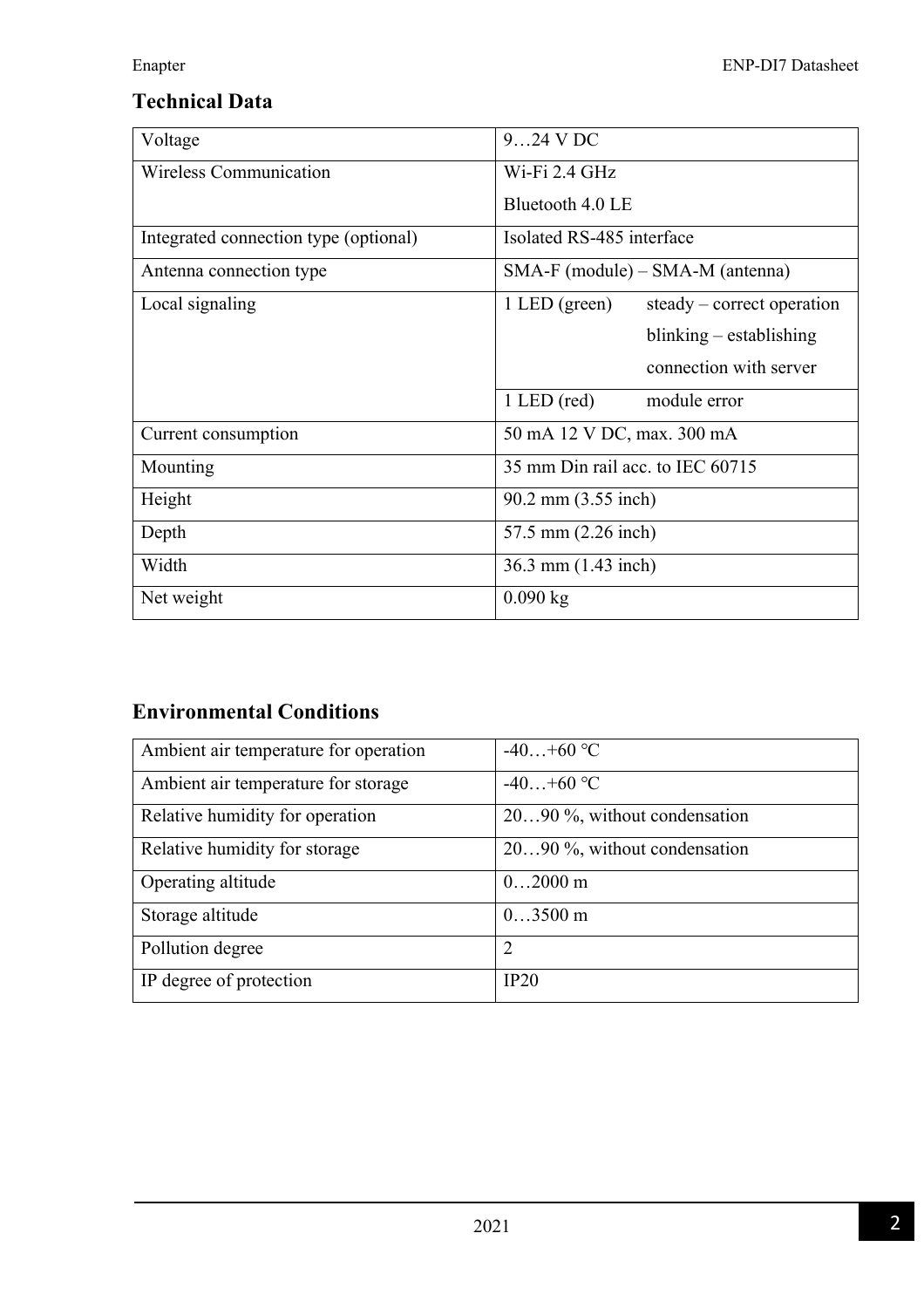# **Connected digital device**

| Type                        | Signal lamp                     |
|-----------------------------|---------------------------------|
|                             | Intermediate contactor          |
|                             | and others                      |
| Number of connected devices | Up to $7$                       |
| Connection                  | Screw terminal block            |
| Galvanic isolation          | Group, from controller circuits |
| Wet contact voltage         | 12V                             |
| Dry contact voltage         | $12 - 24$ V                     |

# **Connected RS-485 device (optional)**

| Type           | Inverter                                |
|----------------|-----------------------------------------|
|                | Ventilation system                      |
|                | Valve                                   |
|                | Irradiance sensor                       |
|                | Power meter and others                  |
| Voltage supply | 924 V DC when module and RS-485         |
|                | device powered from shared power supply |
| Connection     | 2-pin screw terminal block              |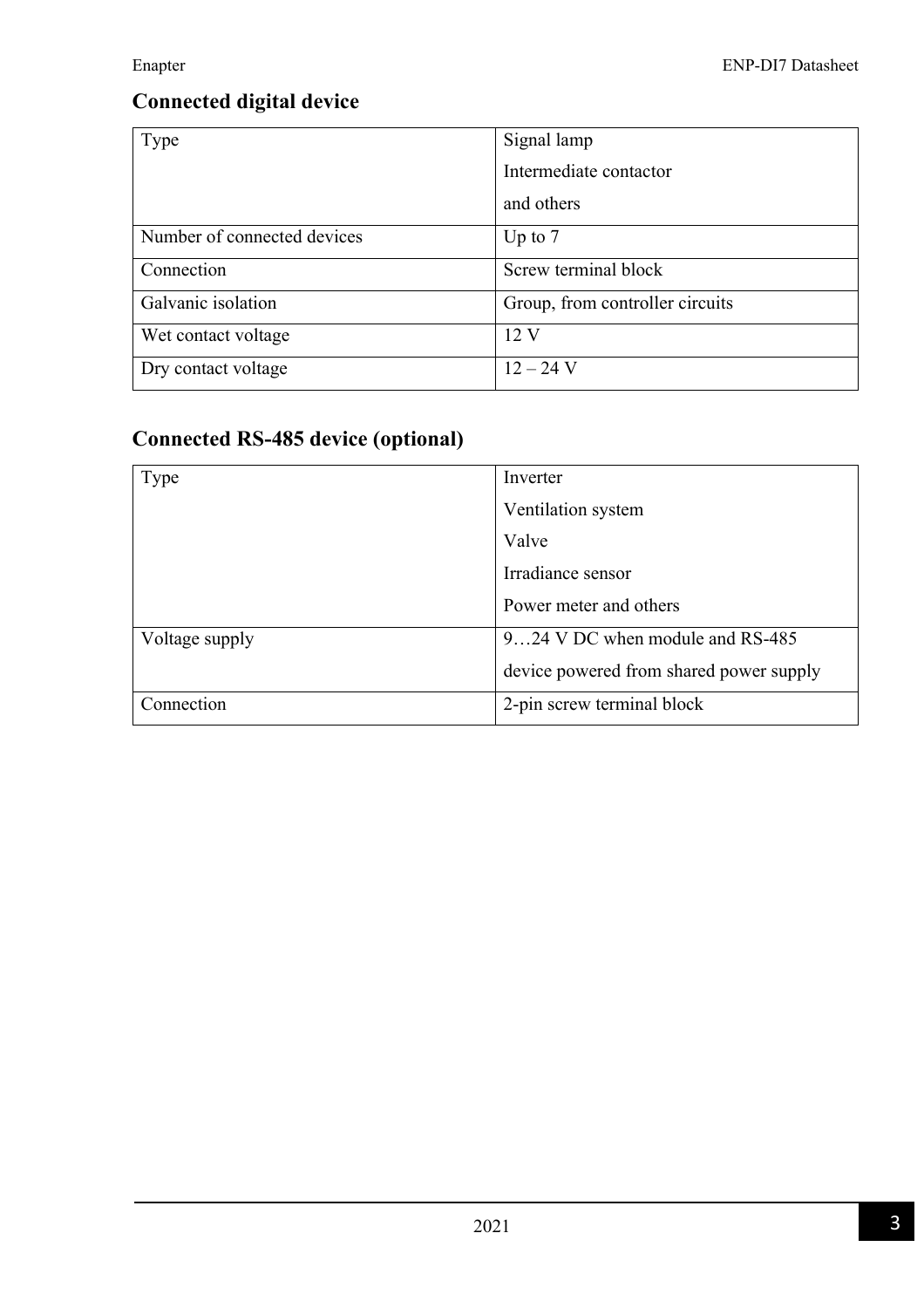### **Dimensions**

The dimensions are in mm and in brackets in inch.



### **Mounting**

The ENP-DI7 Module must be horizontally mounted on 35 mm DIN rail according to IEC 60715.





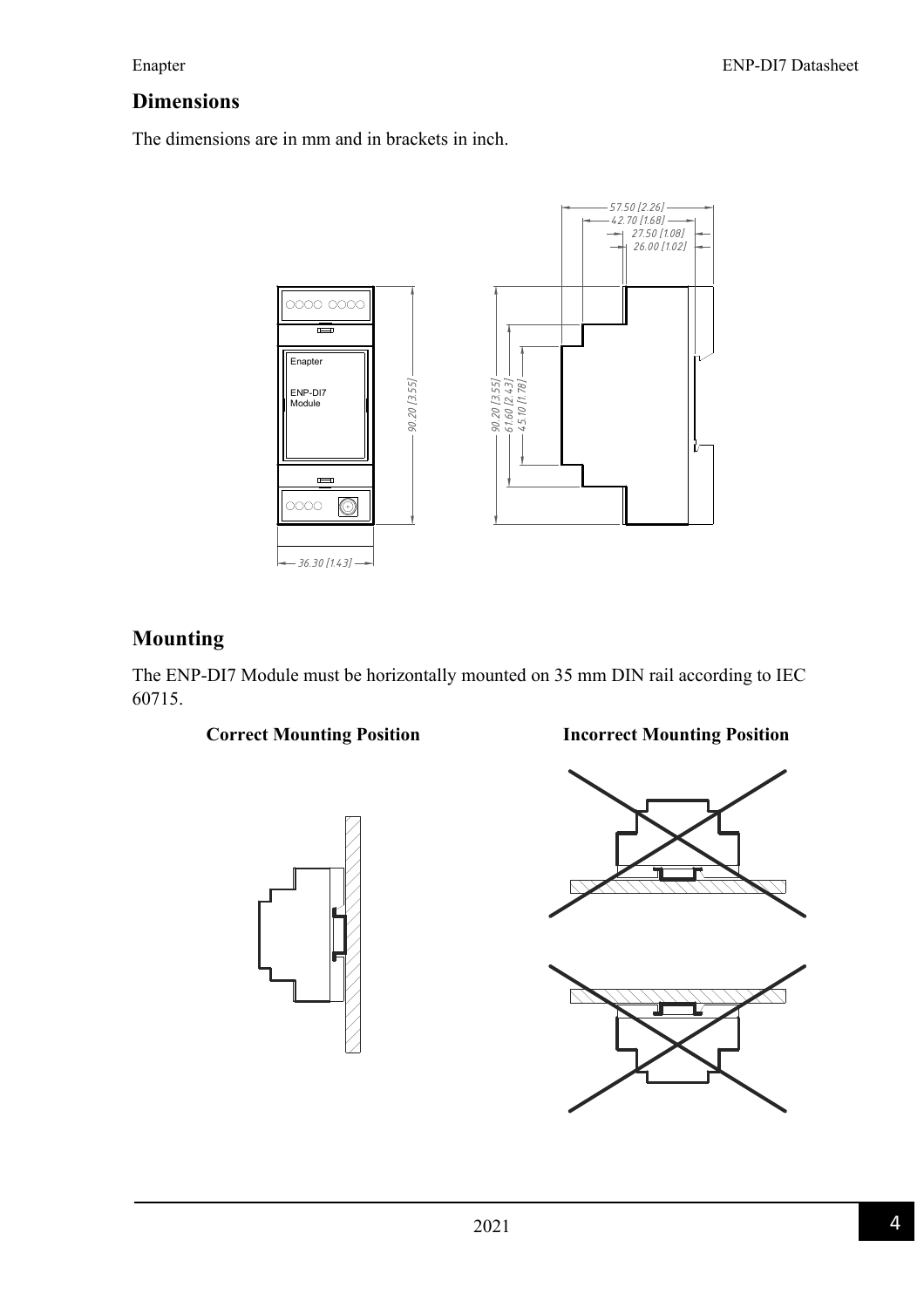### **Connection Examples**

**Module connected to Digital device.** 



### **Optional RS-485 Device connection.**

### **Module and RS-485 device powered from shared power supply.**

### **Module and RS-485 device powered from independent power supplies.**



Note: 1 Amp Circuit Breaker recommended to use on power line for the ENP-DI7 Module.